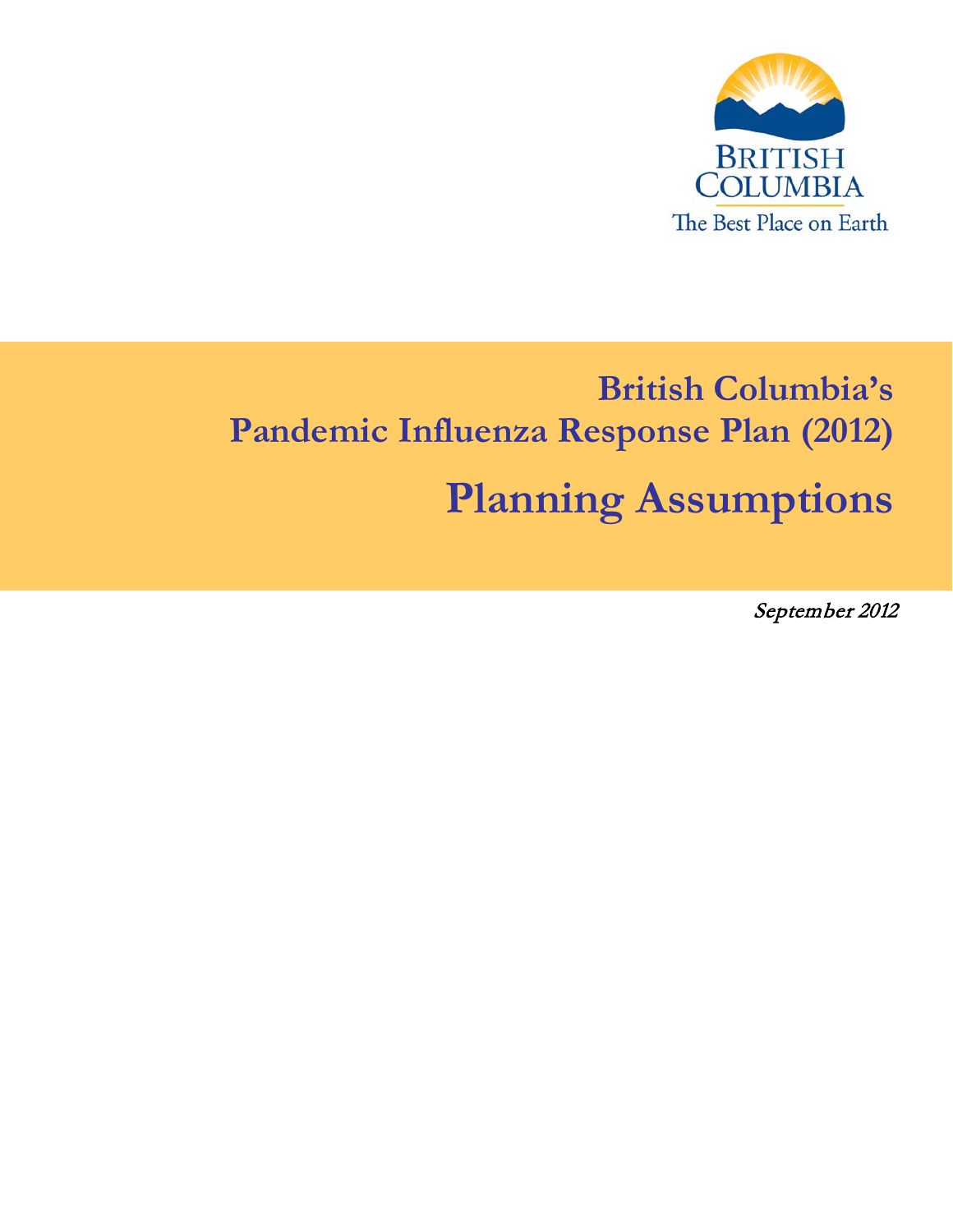## **ACKOWLEDGEMENTS**

Dr. Eric Young, Deputy Provincial Health Officer, Dr. Babak Pourbohloul, Director, Division of Mathematical Modeling at the University of British Columbia Centre for Disease Control, Dr. Danuta Skowronski, Physician Epidemiologist, BCCDC and Clinical Professor, School of Population & Public Health, UBC, and Dr. Bonnie Henry, Director, Public Health Emergency Services, BCCDC and Assistant Professor, School of Population & Public Health, UBC.

The assumptions were based on the work by the University of British Columbia Centre for Disease Control Division of Mathematical Modeling (Evaluation of the Impact of Selected Community-Based Intervention Strategies on the Transmission Dynamics of Influenza – A Summary Report of Mathematical Modeling Outcomes, Revised March 2011).

The selected assumptions were reviewed and approved by the BC Communicable Disease Policy Committee on September 20, 2011.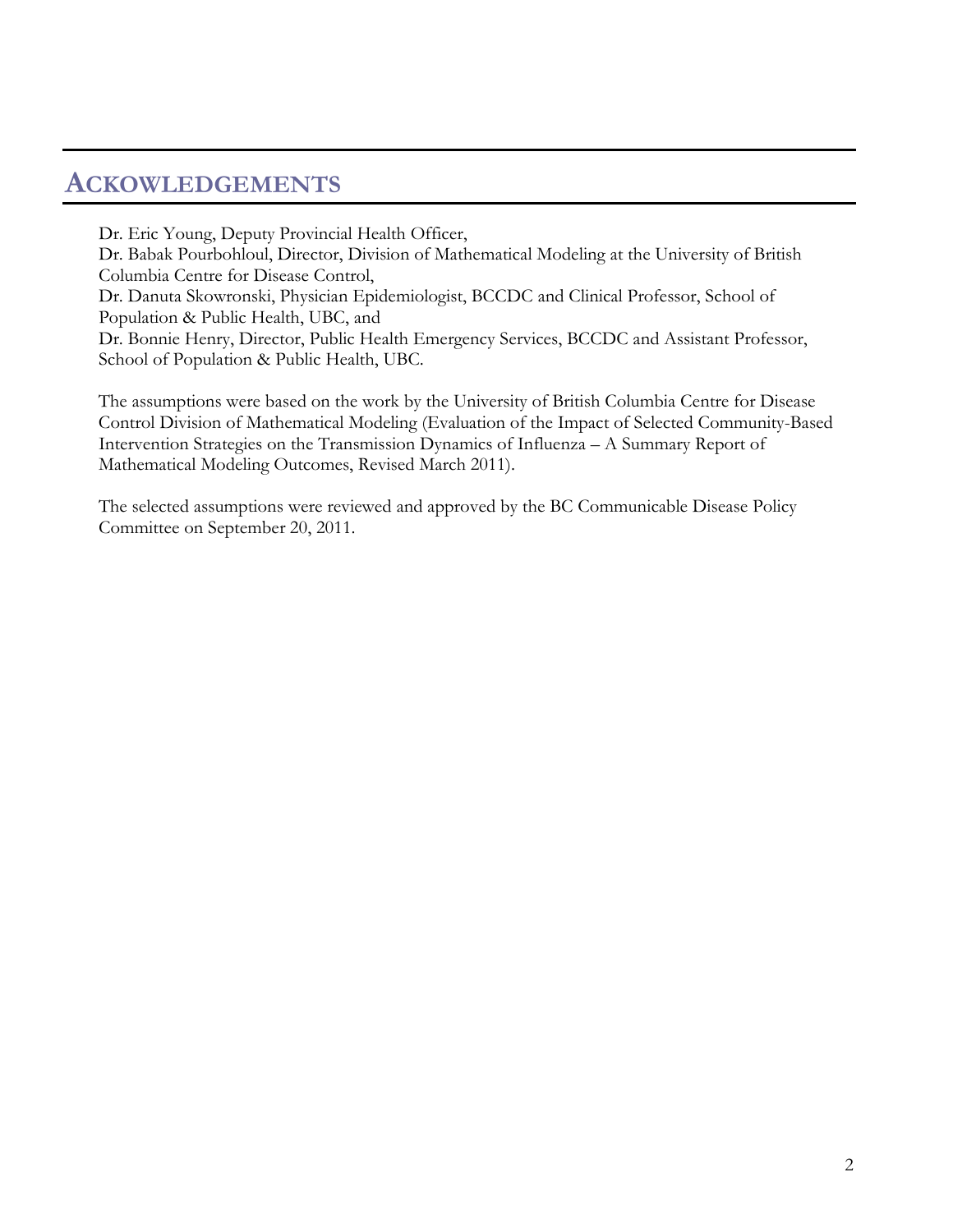## **TABLE OF CONTENTS**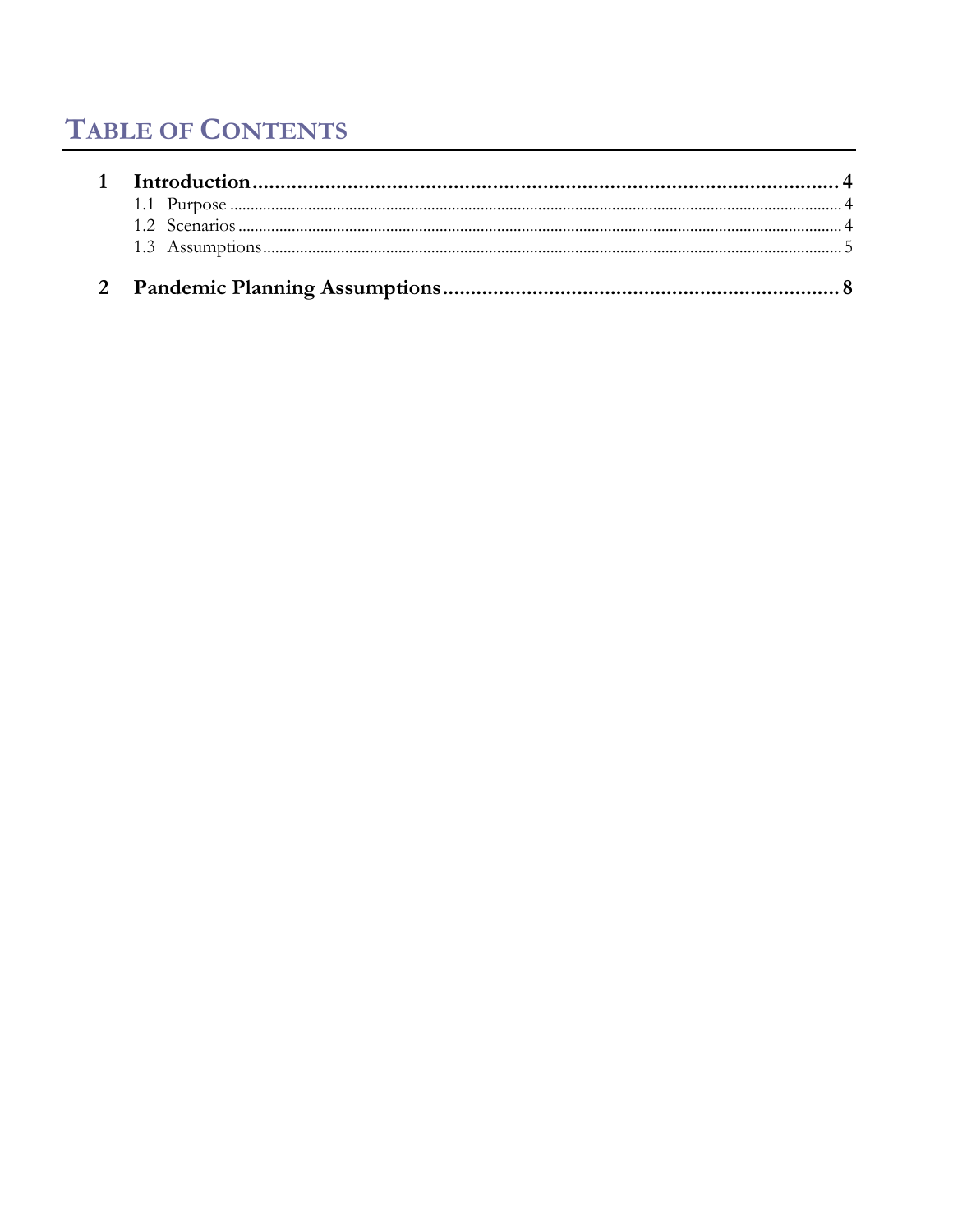## <span id="page-3-0"></span>**1 INTRODUCTION**

## **1.1 Purpose**

These planning assumptions reflect a hypothetical moderate influenza pandemic and are meant to provide guidance for planning puroposes. In the event of a pandemic, dynamic modeling of the real time experience in other jurisdictions will be used to modify plans and preparations. The modeling will provide guidance that will supersede the planning assumptions that are described here.

As national pandemic planning assumptions are still being developed at this time, BC planning assumptions have been developed so that British Columbia is able to update its pandemic operational plans used during the H1N1 pandemic of 2009-10. These assumptions can provide a common basis for planning across all public and private sector organizations. Working to this common set of assumptions will reduce confusion and facilitate baseline planning across the BC Health.

The current approved planning assumptions for this document are listed in section 1.3.

It is understood that, given the variability of a future pandemic influenza virus, the actual curve during the outbreak would not follow the modeling curves used to develop these estimates. The resulting numbers of cases, physician visits, hospitalizations and deaths are not a prediction of the actual numbers of cases and deaths expected. Regional plans should be flexible and scalable up or down depending on the real time epidemiology and modeling during a future pandemic.

Two additional planning scenarios will be developed for BC's operational plan with the key changes in the current set of planning assumption as follows:

- There may be delays in vaccine development and distribution of 3 weeks and a lower vaccine efficacy.
- The efficacy of neuraminidase inhibitor antivirals is much lower.
- The efficacy of the vaccine is much lower.

Once an updated set of national planning assumptions are developed they will be reviewed by the BC Communicable Disease Policy committee and may result in changes to the plans in this document.

### <span id="page-3-1"></span>**1.2 Scenarios**

These planning assumptions are based on analysis and modelling of data from the 1957, 1968, and 2009 pandemics. They supersede the previous planning assumptions developed for 2009 H1N1.

#### **Scenario 1 – Moderate to rapid paced pandemic - No Interventions**

• Does not include any anticipated effects of public health interventions (ie, vaccinations, antivirals and public health measures).

#### **Scenario 2 – Moderate to rapid paced pandemic with interventions**

• Based on 2009 interventions (ie, possible effect of vaccinations, antivirals and public health measures).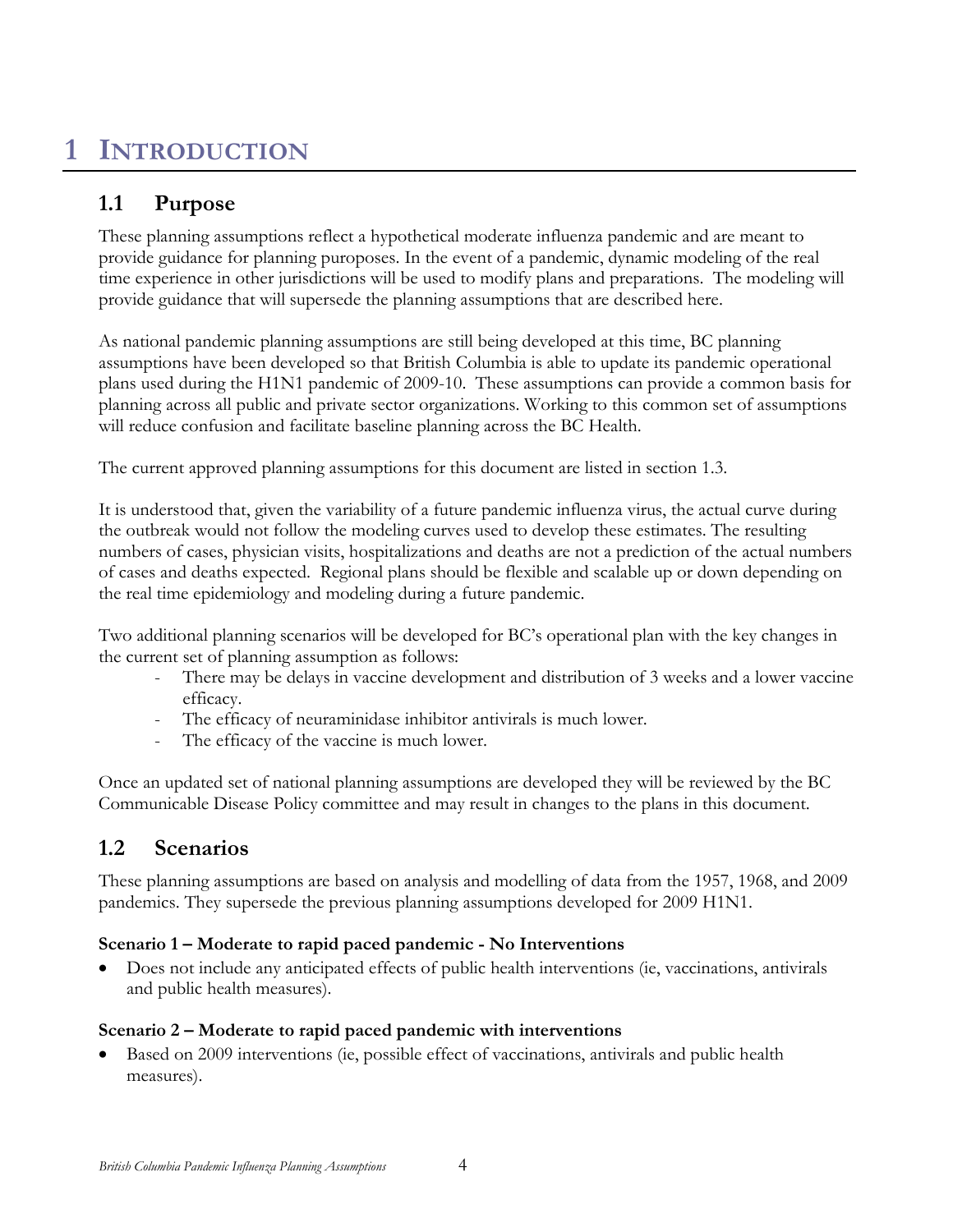These scenarios will ensure plans are robust enough to account for all likely pandemic events.

Response arrangements must be flexible enough to deal with the range of possible scenarios up to the reasonable worst case and be capable of adjustment as they are implemented.

### <span id="page-4-0"></span>**1.3 Assumptions**

The two scenarios (without any intervention and with a suite of interventions) were developed using the following assumptions:

- $Ro = 1.8$  in a pandemic of moderate to high intensity, high peak first wave.
- The rates of impact of population health measures have been applied to the entire population rather than attempting to make assessments of the impact of various influenza strains on specific age segments of the population. No account was taken of possible immunity in older populations for various strains of a future pandemic.
- The second wave is expected to begin in September to model a worst-case scenario as a result of children returning to school.
- For the first wave, public health measures and antivirals result in a reduction in transmissibility and hosptialization.
- The second wave interventions include public health measures, antivirals, and vaccinations, resulting in augmented reductions in transmissibility and hospitalization.
- Time from declaration of pandemic by WHO to first wave in BC is one day.
- 12-week duration of the first wave.
- 12-week period between waves.
- 12-week duration of the second wave.
- A 1:1 symptomatic to asymptomatic ratio for infected individuals was chosen.
- The Clinical Attack Rate will be 20%.
- Vaccine will be delivered to Health Authorities and other vaccine providers starting in the first week of the second wave and delivered to 75% of population (an estimate of all those who will want to receive the vaccine)
- There will be a campaign to immunize all those who wish to be immunized in a 6 week period (in line with an anticipated receipt of one-sixth of our pandemic vaccine supply per week from the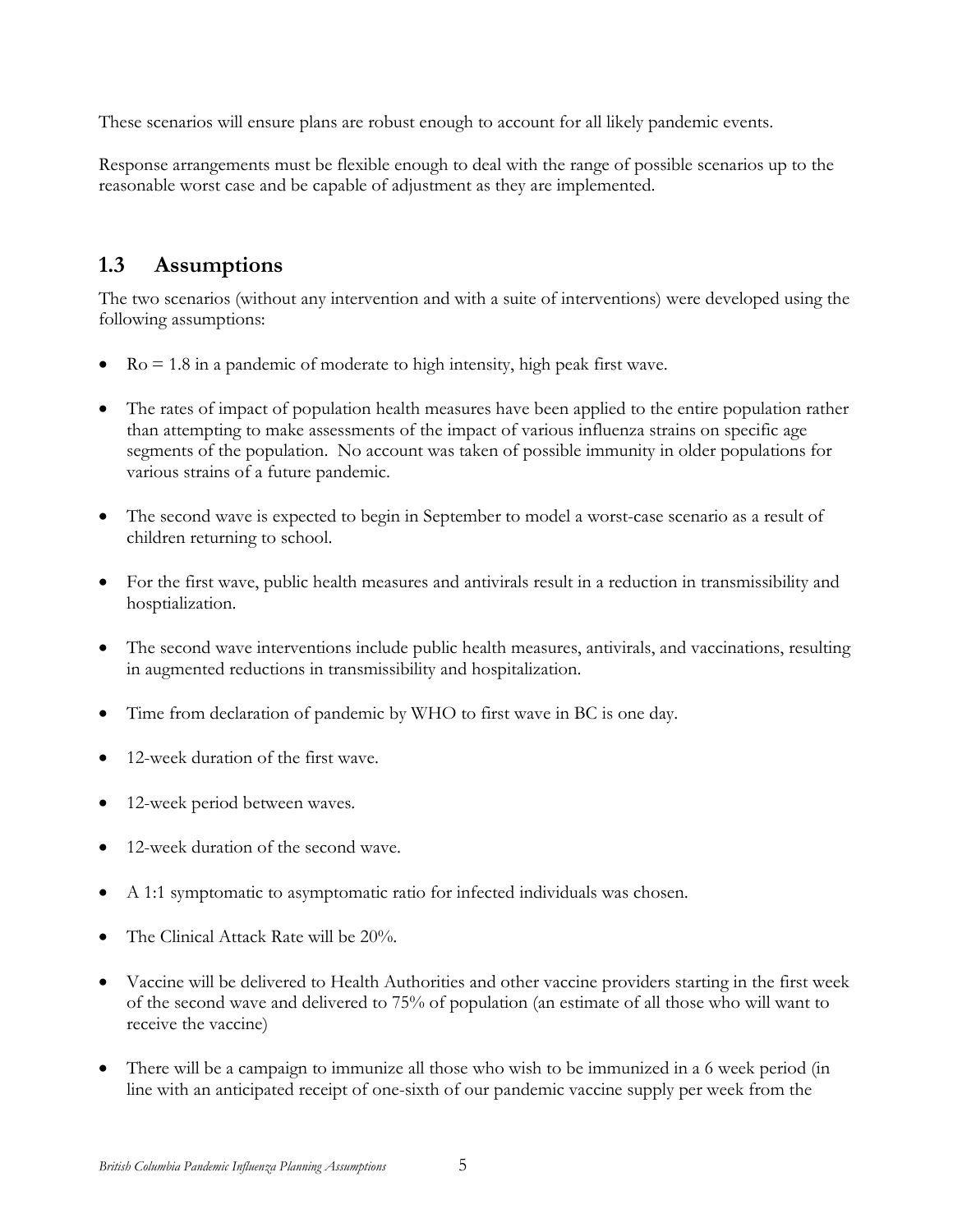onset of the second wave with random population vaccination rather than by specific high-risk groups since the vaccine will arrive so quickly).

- Vaccine Efficacy of 90%.
- Antivirals are given to all those seeing physician.
- Antivirals have an efficacy of 80% and reduce hospitalizations by 38%.
- Antiviral distribution was based on the experience during H1N1 in BC.
- Public Health infection transmission reduction strategies, such as cough etiquette, hand washing, social distancing and staying home while ill, will reduce transmissibility by 20%.
- The numbers greater than or close to, or above 1,000 are rounded to the nearest 1000. Numbers below that are rounded to the nearest 5.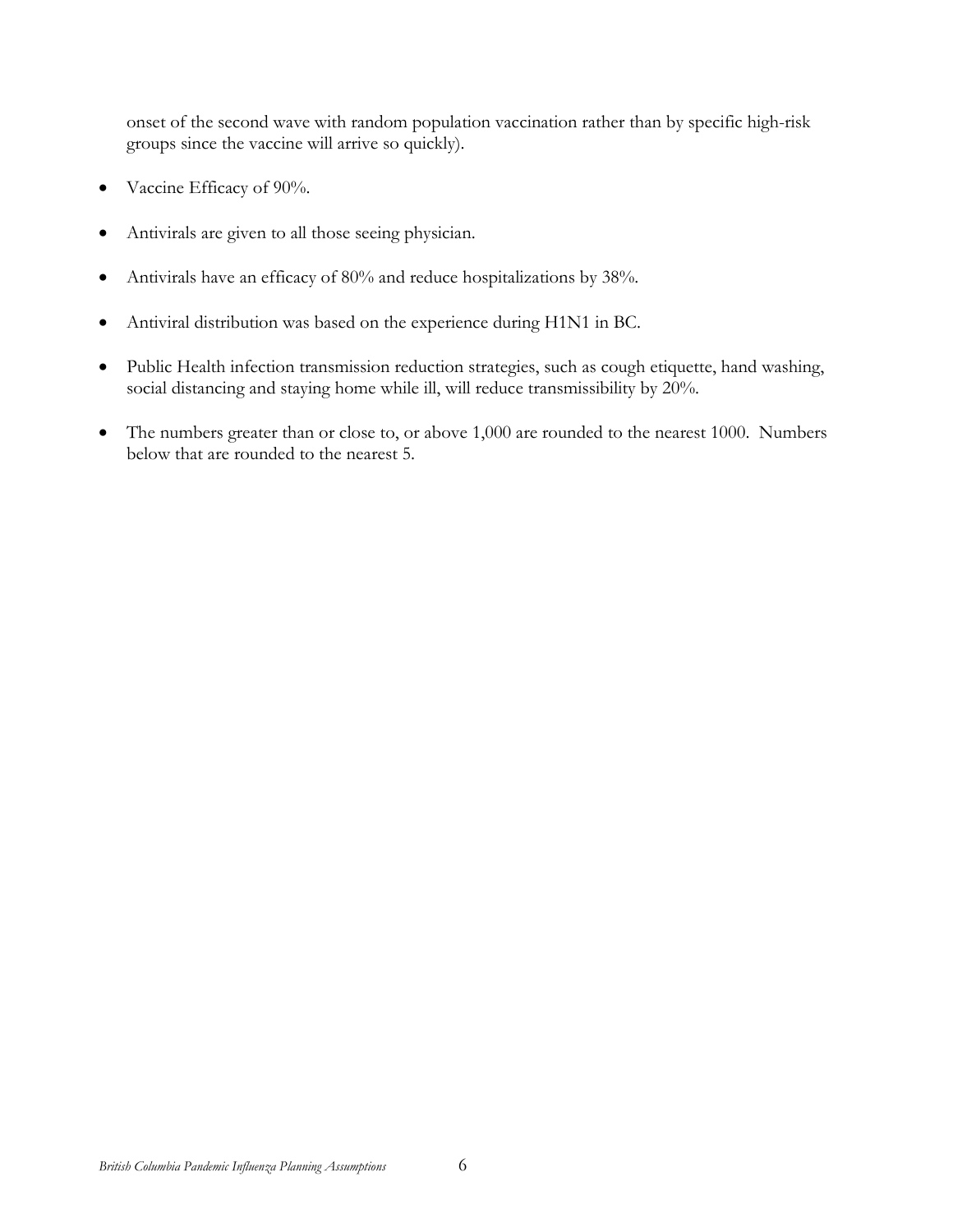### **1.4 Limitations**

It should be noted that the model and therefore the planning assumptions have limitations. The scenarios used in the model were developed using a detailed contact network for the Greater Vancouver Regional District (GVRD) that represents the disease-spreading potential of the daily interpersonal contacts between residents of the GVRD.

The framework employs various intervention strategies by appropriately modifying the structure of the contact network over time

(e.g., removing vaccinated individuals and/or reducing transmissibility) and then running the simulations millions of times to obtain robust estimates of the impact of various intervention strategies on the pandemic burden.

Given the very high volume of model output, the framework only presents select scenarios and only reports the overall attack rates, rather than age-specific attack rates. However, more detailed information can be provided as the need arises.

## **1.5 BCCDC Dynamic Model**

While the planning assumptions provide the health sector with planning guidance, this framework is also designed to estimate the potential effect of public health interventions.

In the event of a future pandemic, the model will enable real time evaluation of the impact of various intervention strategies (as well as potential deficiencies associated with these programs, such as the delay of vaccine delivery, antiviral stockpile shortage, specific higher risk groups, different severity, etc.).

In a future pandemic situation, local surveillance data can be used to populate the model to portray an accurate pattern of disease spread, as the pandemic unfolds.

With ongoing methodological advances, the mathematical modeling structure will be able to perform more refined analysis of policy options in a shorter timeframe as epidemics progress.

This robust modeling infrastructure at BCCDC, together with appropriate linkages to real-time surveillance data, is the best means of ensuring our protection, regardless of the virulence of future pandemic strains.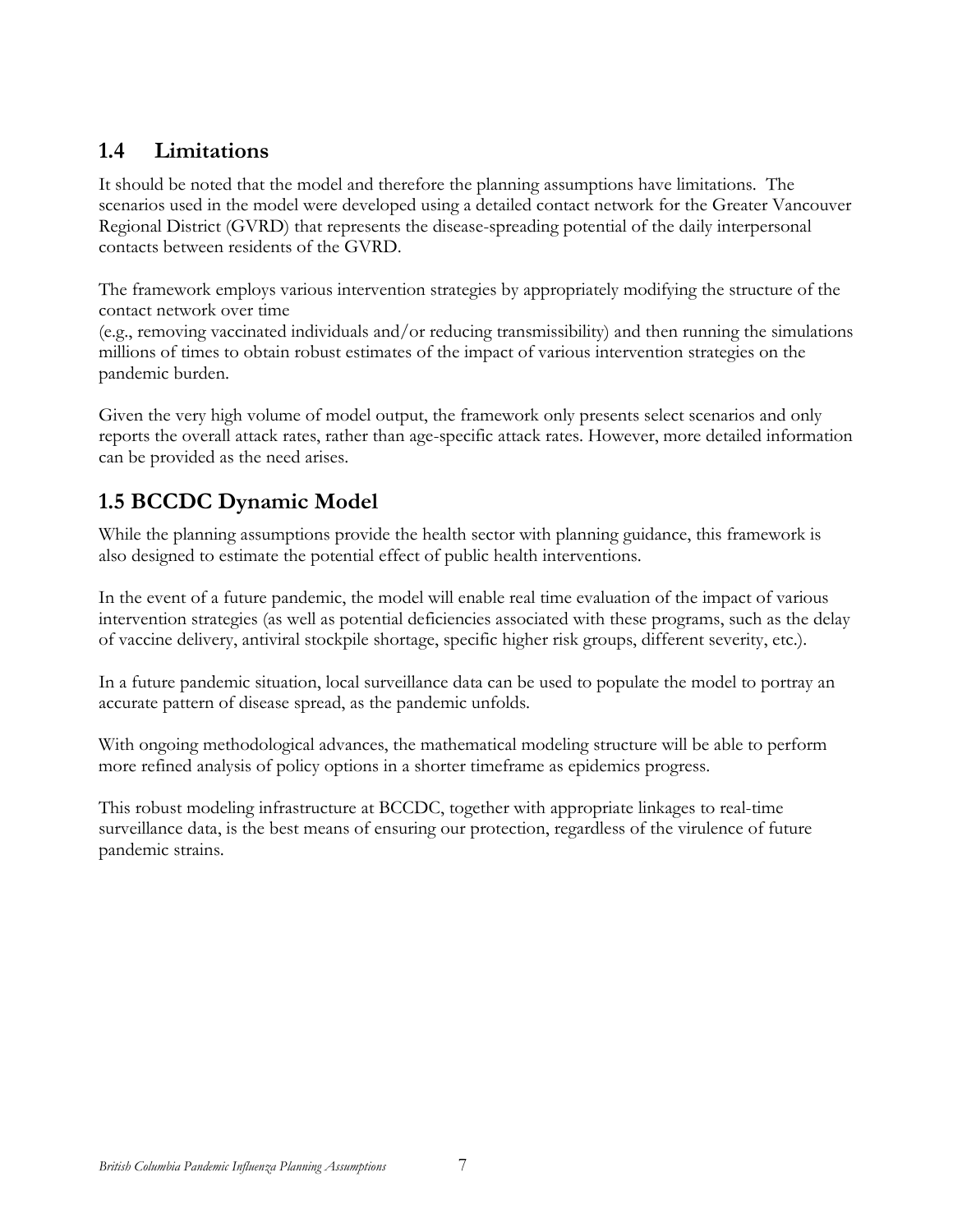## **2 PANDEMIC PLANNING ASSUMPTIONS**

#### <span id="page-7-1"></span>**Pandemic Planning Assumptions - No Interventions[1](#page-7-1)**

<span id="page-7-0"></span>

| <b>Future Pandemic</b>             | 2005 Planning<br><b>Assumptions</b> |              |                              |              |                    |              |                    |                 |
|------------------------------------|-------------------------------------|--------------|------------------------------|--------------|--------------------|--------------|--------------------|-----------------|
| <b>BC total population</b><br>2010 |                                     | 4900000      |                              |              |                    |              |                    |                 |
|                                    | <b>First</b><br><b>Wave</b>         | <b>Cases</b> | <b>Second</b><br><b>Wave</b> | <b>Cases</b> | Total - 2<br>waves | <b>Cases</b> | Total - 2<br>waves | <b>Maximum</b>  |
| <b>RATES</b>                       | (per 1000<br>pop)                   |              | (per 1000<br>pop)            |              | (per 1000<br>pop)  |              | (per 1000<br>pop)  | <b>BC</b> cases |
| AR (Attack rate)                   | 100                                 | 490000       | 500                          | 2450000      | 600.0              | 2940000      | 700                | 3,000,000       |
| (infected)                         |                                     |              |                              |              |                    |              |                    |                 |
| <b>CAR (Clinical Attack</b>        |                                     |              |                              |              |                    |              |                    |                 |
| Rate)                              | 50                                  | 245000       | 250                          | 1225000      | 300.0              | 1470000      | $150 - 350$        | 1,800,000       |
| (assuming                          |                                     |              |                              |              |                    |              |                    |                 |
| symptomatic:                       |                                     |              |                              |              |                    |              |                    |                 |
| awymptomatic = $1:1$ )             |                                     |              |                              |              |                    |              |                    |                 |
| See Physician                      | 25                                  | 123,000      | 125                          | 613,000      | 150.0              | 736000       | $40 - 400$         | 610,000         |
| (assume 50% CAR)                   |                                     |              |                              |              |                    |              |                    |                 |
| Hospitalized                       | 0.4                                 | 2000         | $\overline{2}$               | 10,000       | 2.4                | 12000        | $0.2 - 13$         | 18,500          |
|                                    |                                     |              |                              |              |                    |              |                    |                 |
| ICU admissions                     | 0.04                                | 200          | 0.2                          | 1000         | 0.2                | 1200         |                    |                 |
|                                    |                                     |              |                              |              |                    |              |                    |                 |
| <b>Need Ventilator</b>             | 0.022                               | 110          | 0.105                        | 510          | 0.13               | 620          |                    |                 |
|                                    |                                     |              |                              |              |                    |              |                    |                 |

1 Reported H1N1 deaths in BC, 2009 – Death rate: 0.013 (0.013/1000). Number of deaths: 57.